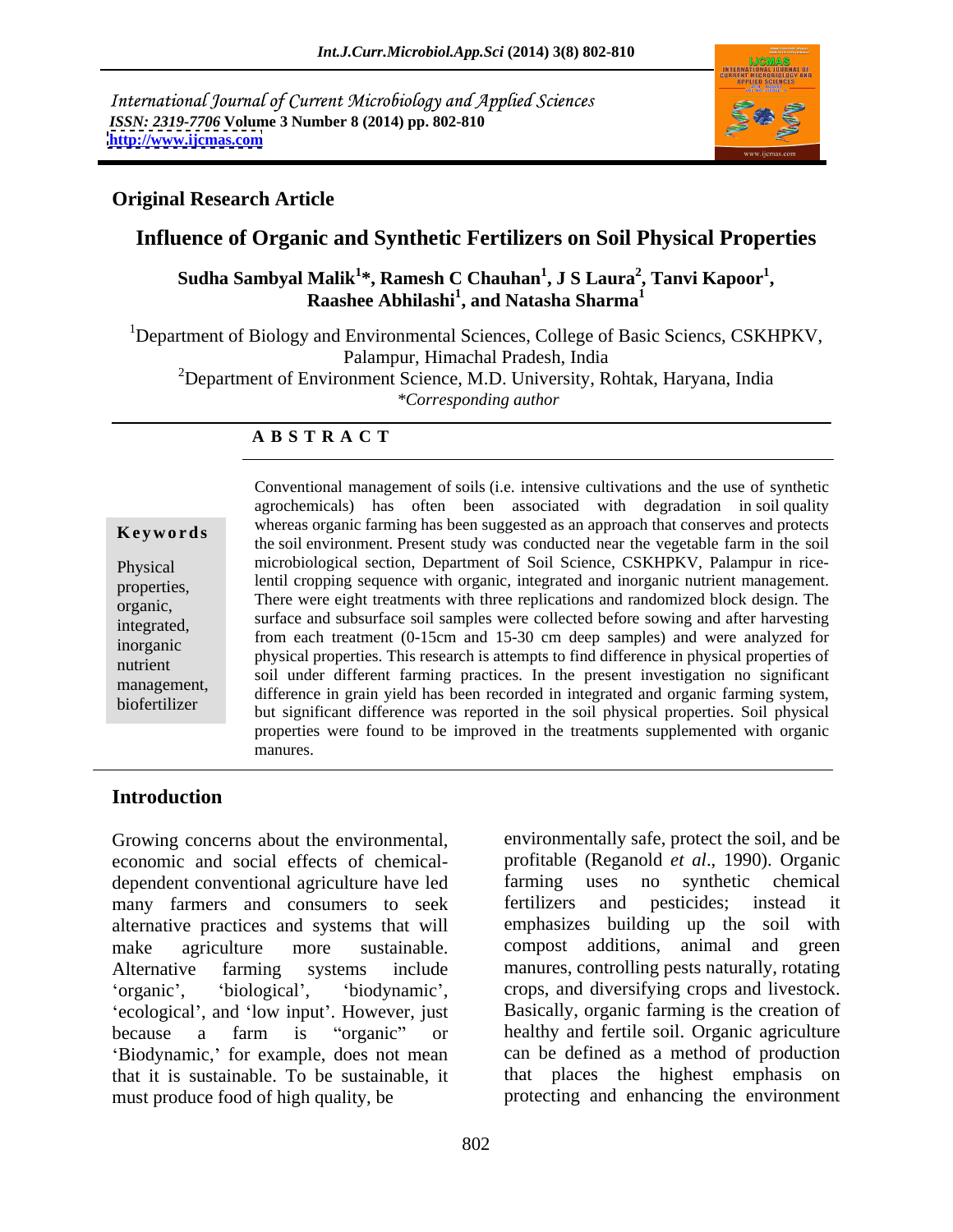and minimizing pollution (Liebhart, 2003). The mitigation of greenhouse gas emission, and

The role of organic agriculture is to either health of the soil ecosystem (Ekwue 1992). Organic agriculture is aimed at producing measurable soil attributes generally health care and well-being of mankind. Seybold *et al.*, 1997; Shukla *et al.*, 2006). Since organic farming eliminates the use of Soil's physical properties can be used as most 'conventional' fertilizers, pesticides, indicators for making soil-quality quality and thus improve the overall quality of life. Organic agriculture is now practiced last several decades, much research has show that conventional farming's use of increased crop yields and enhanced food and soil aggregation, a decrease in water infiltration and an increase in soil bulk density, soil salinity, nitrogen leaching and ground water contamination (Logsdon *et al*., 1993; McGarry *et al*., 2000). **General description of the area** and minimizing pollution itishbar, contains is either a greenhouse gas emission, and the of organic spiral (150 to the discussion of greenhouse gas emission, and a state of greenhouse is a method of greenhouse gas emissio

In agriculture, soil quality refers to the soil's Experimental Site ability to sustain production (Lal, 1994). High soil quality is associated with efficient use of water, nutrients and pesticides, microbiology section of CSKHPKV

enhance or sustain the overall quality and directly, but is inferred from static or high quality food produce that is not only influenced by land use and soil-management rich in nutrients but also contributes to practices (Sanchez-Maranon *et al.,* 2002; animal drugs and food additives, it can assessments and for determining the improve soil, water and environmental sustainability of farming systems. The in more than 130 countries with a total area conductivity, water retention capacity, bulk of 30.4 million hectares in 0.7 million density, total porosity, pore size distribution, number of organic farm. This constitutes soil resistance to penetration, aggregation, about 0.65% of the total agriculture land of and aggregate stability were improved in the world (Willer *et al.* 2008). During the plots amended with sewage (Aggelides and focused on increasing productivity and key to long-term success in organic farming protecting environmental quality under is good soil management. There is at present different farming systems. These studies a lack of comparative research into soil chemical fertilizers and pesticides has conventional management. The present security around the globe (Pang & Letey farming on the soil physical properties. The 2000). However, despite the high yields results will help provide a platform for associated with it, conventional farming's future research into the impacts of organic ability to sustain soil fertility and farming on soil physical characteristics. The environmental quality has been called into main aim of this study was to examine the question (Pang & Letey 2000). Conventional effects of the application of organic residues farming systems are reported to be (crop residues, farmyard manure and associated with a decline in soil structure biofertilizers) on some soil physical increase in agronomic production (Lal 1994). Soil quality cannot be measured dynamic soil quality indicators (SQIs) or measurable soil attributes generally Seybold *et al.*, 1997; Shukla *et al.*, 2006).<br>Soil's physical properties can be used as indicators for making soil-quality physical properties of the soils such as saturated and unsaturated hydraulic Londra 2000). It is well understood that the physical properties between organic and study summarizes the effect of organic properties.

## **Materials and Methods**

## **Experimental Site**

The research trial was conducted in soil microbiology section of CSKHPKV Palampur in rice-lentil cropping sequence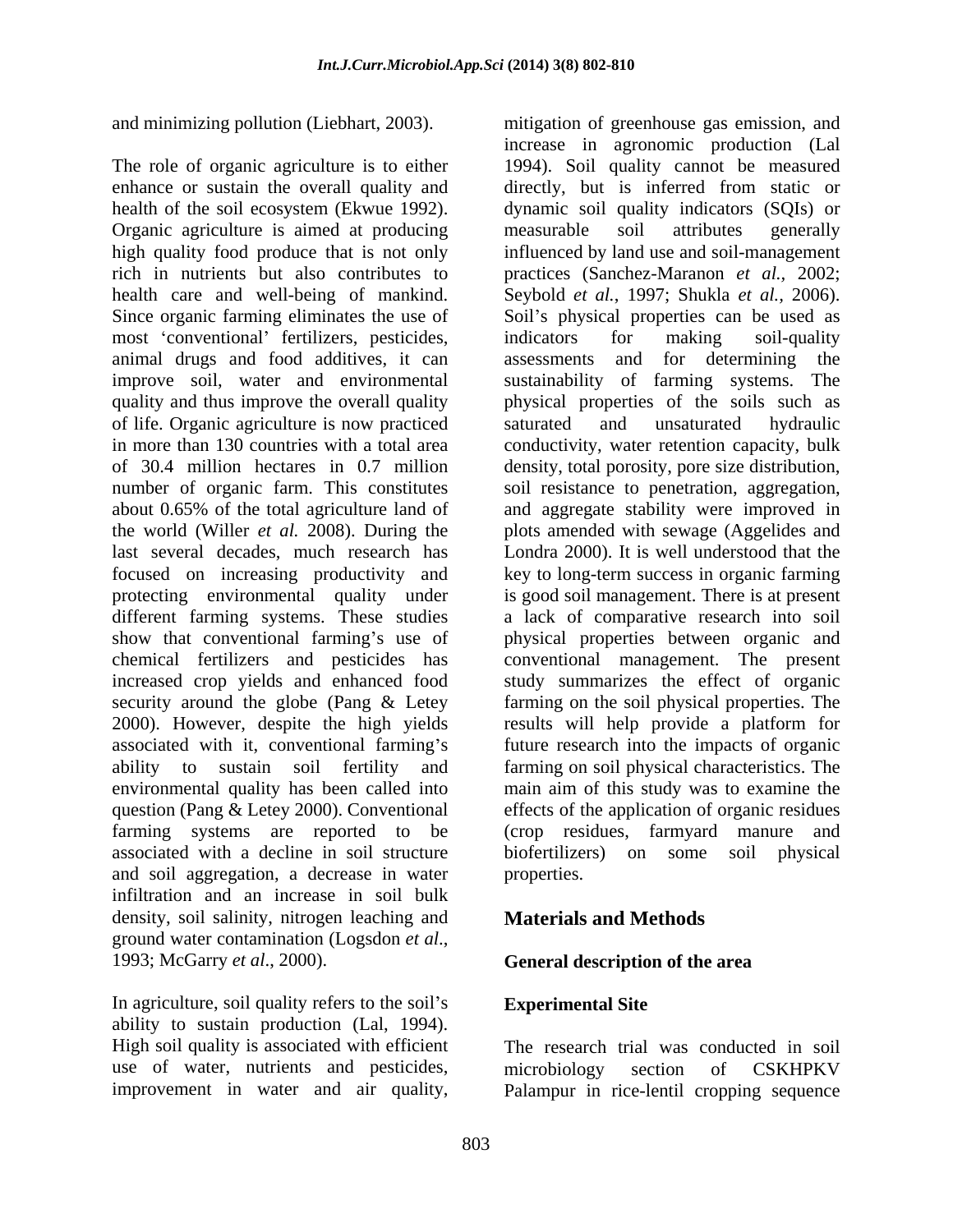nutrient management. The experimental farm is situated at 31 $\frac{0}{6}$  N latitude and 76  $\frac{0}{3}$  $6'$  N latitude and  $76'3'$  $\sqrt{N}$  latitude and 76  $\frac{0.03}{100}$  $\sim 0$  $3<sup>′</sup>$  $/$ E longitude at an altitude of about 1290 meters above mean sea level. The site lies in

characterized as wet temperate with mild summers (March to June) and cool winters. The mean annual rainfall around Palampur<br>
Laboratory studies during 2010-2011 was 1500 mm-3000 mm.

Soil of the study area at the start of the

The field experiment was conducted on a pre-established experiment which comprised of eight treatments. The treatments were:

Numbers of treatment were 8 (eight) and **Particle Size Distribution** replications were 3 (three). Plot size was 3.5 x 3.0 m and research design was The soil of the experimental area wasfound Randomized Block Design (RBD)**.** to be having silt content (50.50 %), sand Recommended dose of chemical fertilizer content (28.60 %) and clay content (20.70 NPK for Rice-90:40:40 and Lentil-10:20:10. %) at depth 0-15 cm. While at 15-30 cm Fertilizer's Source was Urea, Single Super Phosphate (SSP) and Murate of Potash (41.40%) and clay content (25.20%) (Table (MOP) and bio-fertilizers used were

with organic, inorganic and integrated *Azospirillum* and *Phosphate solublizing bacteria* (PSB).

## **Soil sampling**

the Palam valley of Kangra district in the Surface (0-15cm) and subsurface (15-30cm) mid hill sub humid zone of Himachal soil samples were collected before sowing Pradesh. and after the harvest of the three cropping **Climate and Weather a** wooden pestle and mortar to pass through The climate of the experimental site is polyethylene bags for determination of sequences and were air dried and grinded in 2 mm sieve and subsequently stored in physical parameters.

## **Laboratory studies**

The mean maximum temperature remains The processed soil samples were analyzed about  $31^{\circ}$ C during the hottest months of physical properties (particle size May to June. December to February are the distribution, bulk density, field capacity, coldest months with mean minimum water holding capacity, wilting point) from temperature of about  $13.6^{\circ}$ C. the following standard methods. Bulk **Soil** determined by Core sampler method (Piper, experiment was silty, clay loam in texture Box (Piper, 1950).Field capacity of soil at 0 and classified as Typic Hapludalfs as per the 15 and 15-30 cm were determined by Taxonomic system of soil classification Pressure plate apparatus (Richard, 1954) at (Soil Survey Staff, 1975). one third (1/3) bar. Permanent wilting point **Field studies** determined by Pressure plate apparatus **Experimental details harvest of rice data on grain and straw yields** physical properties (particle size density of soil at 0-15 and 15-30 cm were 1950). Water holding capacity of soil at 0-15 and 15-30 cm were determined by Keen's of soil at 0-15 and 15-30 cm were (Richard, 1954) at fifteen (15) bar. After the were recorded.

# **Results and Discussion**

## **Particle Size Distribution**

sand content was (32.40%), silt content 1).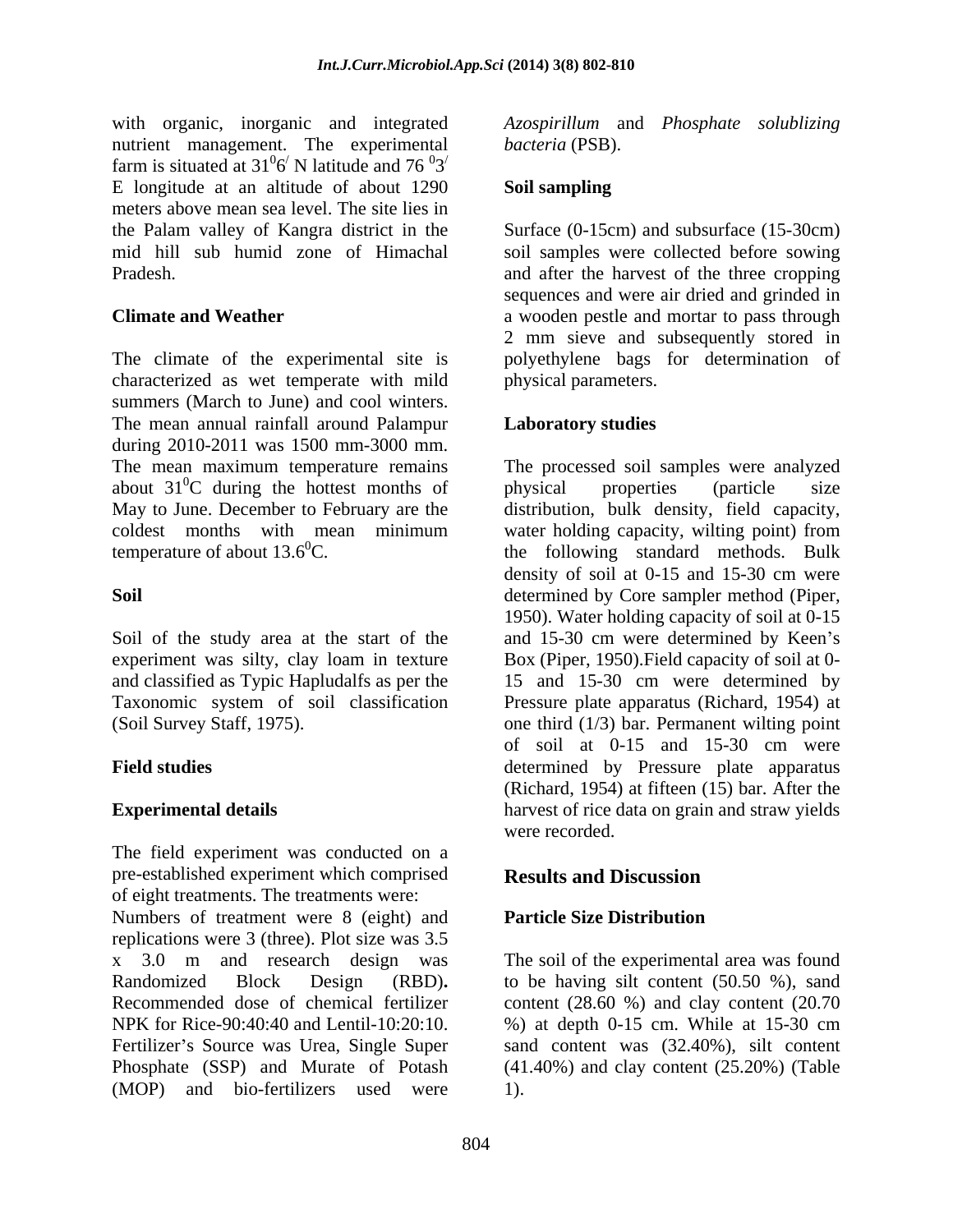the difference was non- significant among bolding capacity in subsurface soil for  $T_2$ ,  $T_2$ ,  $T_3$ ,  $T_4$ ,  $T_5$  and  $T_6$  (Table 2).  $T_3$ ,  $T_6$  and  $T_7$  was insignificant.

+ Bio-fertilizer + Chopped crop residues) gave higher moisture content at field capacity was observed in  $T<sub>5</sub>$  (1.75 tones Vermicompost + Bio-fertilizer + 67 kg/ha Neem cake + Half Nitrogen +Recommended P and K.) and  $T_3$ ,  $T_4$  and  $T_6$  was at par. The highest (30.27%) values were obtained in T5 and lowest  $(22.54\%)$  in T<sub>8</sub> (Table 3). The found to be lie between 14.22% to 20.51% integrated treatments gave higher values for

higher (59.43%) at 0-15 cm depth and (60.30 %) value at 15-30 cm for organic organic matter in integrated treatments.

**Bulk Density EXECUTE:** treatment T<sub>1</sub>. The after harvesting soil The range of the data presented lies between than before sowing samples. The water 1.19 mg/cm3 to 1.46 mg/cm3 at surface (0-<br>holding capacity of  $T_2$  was at par with  $T_6$  in 15 cm) and subsurface (15-30 cm). At the both before sowing and after harvesting soil depth of 15-30 cm the data was found to be samples. The  $T_7$  (recommended dose of non-significant in both before sowing and NPK) showed higher value for water after harvesting soil samples. The highest bolding capacity than  $T_8$  at both the depths. value was obtained for  $T_7$  (recommended The effect of organic, integrated and dose of NPK) 1.46 mg/cm3 and lowest value inorganic treatments on water holding was obtained for control treatment  $(T_8)$ . And capacity is depicted in (Table 4). The water samples gave comparatively higher values holding capacity in subsurface soil for  $T_2$ ,  $T_3$ ,  $T_6$  and  $T_7$  was insignificant.

**Field Capacity** The higher values obtained in organic The varying amount of field capacity of the organic matter (vermicompost and crop various treatments was found to be lie residues) which indirectly contributes to soil between 2.54% to 30.27%. Amongst the two texture via increased soil faunal activity organic treatments,  $T_1$  (tones Vermicompost leading to improve the soil aggregation and capacity than  $T_2$ . Use of inorganic was rates. The organic matter was found found numerically inferior than organics. contributing to the stability of soil The highest moisture content at field aggregates and pores through the binding treatments  $T_1$  and  $T_2$  may be attributed to the which ultimately increased the number of macro-pores and thus, infiltration properties of organic material.

## **Permanent Wilting Point**

highest (30.27%) values were obtained in T5 The range of Permanent wilting point was field capacity mainly because the integrated surface levels. The highest (20.51%) value use of nutrients improved the soil aggregates was obtained for  $T_5$  and lowest (14.22%) and pores spaces which allowed the free  $\qquad$  value for T<sub>8</sub> at surface (0-15 cm) soil. movement of water within the soil thereby, Inorganic treatment gave the permanent increasing the moisture content at field wilting point value 15.69 % greater than capacity. control. The data was found to be significant **Water Holding Capacity** and after harvesting samples. The permanent The water holding capacity of the various higher in subsurface soil as compared to treatments ranged from 53.30% to 60.30%. surface soil (Table 5). The higher values for The data revealed that it was significantly integrated treatment may be attributed to the found to be lie between 14.22% to 20.51% in the various treatments at surface and sub for all the treatments in both before sowing wilting point percentage was observed to be higher values of water holding capacity and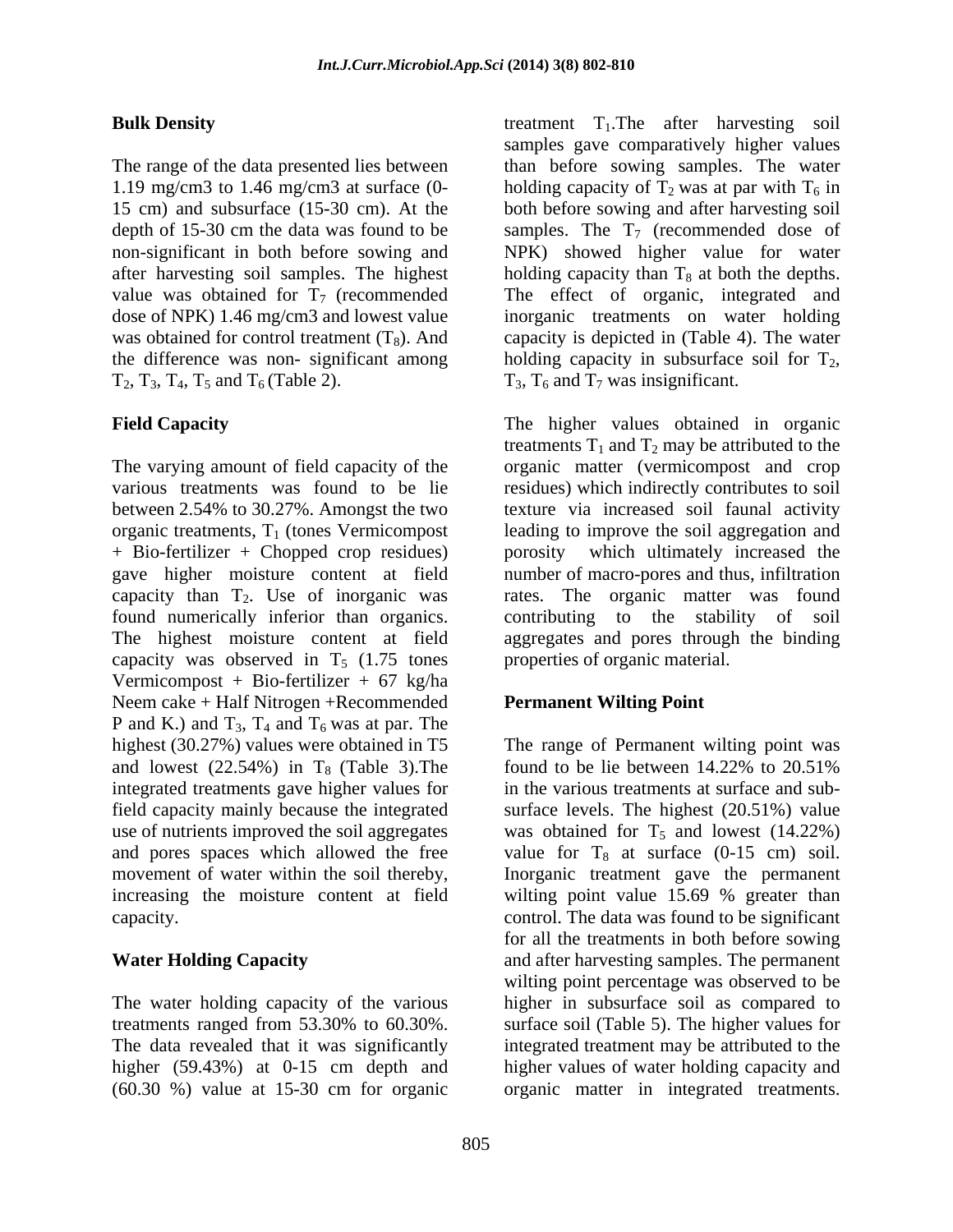Application of organic and inorganic together might have improved soil water aggregate stability (tilth), porosity, holding capacity, which has resulted in the infiltration, drainage, water-holding

minimum (1.33 tones/ha) for  $T_8$ . Among the organic treatments  $T_1$  gave the highest (2.13) tones/ha) grain yield and  $T_7$  the chemical

The data obtained for straw yield was maximum (4.86 tones/ha) for  $T_6$  and minimum (2.16 tones/ha) for  $T_8$ . The data application of integrated nutrient obtained was non-significant for  $T_1$ ,  $T_4$  and management than organics and in-organics. gave highest straw yield.  $T_7$  was found to have (3.70 tones/ha) of yield which was higher than  $T_8$  (Table 6). corroborated with findings of Walia *et al.* 

with fresh nutrients is inadequate, over conducted on long term experiment by application is inevitable. Organic farming indicator of soil quality and determine how well a plant's roots grow and proliferate.

improvement of soil permanent wilting capacity, bulk density, and resistance to point. crusting and compaction. An extensive root **Crop Yield Crop Yield naturally** has access to more soil moisture The results on the grain yield ranged from was recorded maximum in the organic 1.33 tones/ha to 2.16 tones/ha. The data for treatments followed by integrated and grain yield was found to be significant and inorganic treatments respectively. Among maximum (2.16 tones/ha) for  $T_6$  and the organic treatments T1 showed the treatment gave grain yield of (1.33 tones/ha) macro-pores and thus, infiltration rates. The which was found to be equivalent to  $T_8$  similar findings have also been reported by (Table 6). The high yield obtained for  $T_6$  Santhy *et al.* (1999). Sewage sludge treatment might be due to the integrated significantly reduced soil bulk density after nutrient sources provided. The integrated the third crop. Angin and Yaganoglu (2011) sources made the continuous availability of attributed the increase in water-holding nutrients from both organic and inorganic capacity values in plot treated with sewage sources. Sludge to its high organic matter content. **Straw yield Straw yield without fertilizer caused a little increase in** Plant roots thrive in soil that has good aggregate stability (tilth), porosity, infiltration, drainage, water-holding system that explores more soil volume and nutrients. The Water holding capacity maximum water holding capacity due to an addition of vermicompost and crop residues which ultimately increased the number of Although, crop residue application with or water-holding capacity (Yaganoglu 2011).

obtained was non-significant for  $T_1$ ,  $T_4$  and management than organics and in-organics.  $T_5$  treatment. Among organic treatments  $T_1$  The highest field capacity in integrated In agriculture, soil fertility declines over found in the inorganic treatment followed by time due to continuous extraction of integrated treatments, organic treatments nutrients with crop harvest, soil acidification and control. Similar findings have been and compaction and when the replenishment recorded by the Sharma *et al*. (2001). A trial emerged as a potential alternative for application of recommended dose of NPK meeting food demand, maintaining soil along with FYM decreased bulk density to fertility. Soil's physical properties are the the lowest in soil over control (Kaushal Field capacity was recorded highest with the application of integrated nutrient treatments has been ascribed to the integrated use of nutrients. The results were corroborated with findings of Walia *et al*. (2010). The maximum bulk density was conducted on long term experiment by Kaushal (2002) revealed that with the 2002).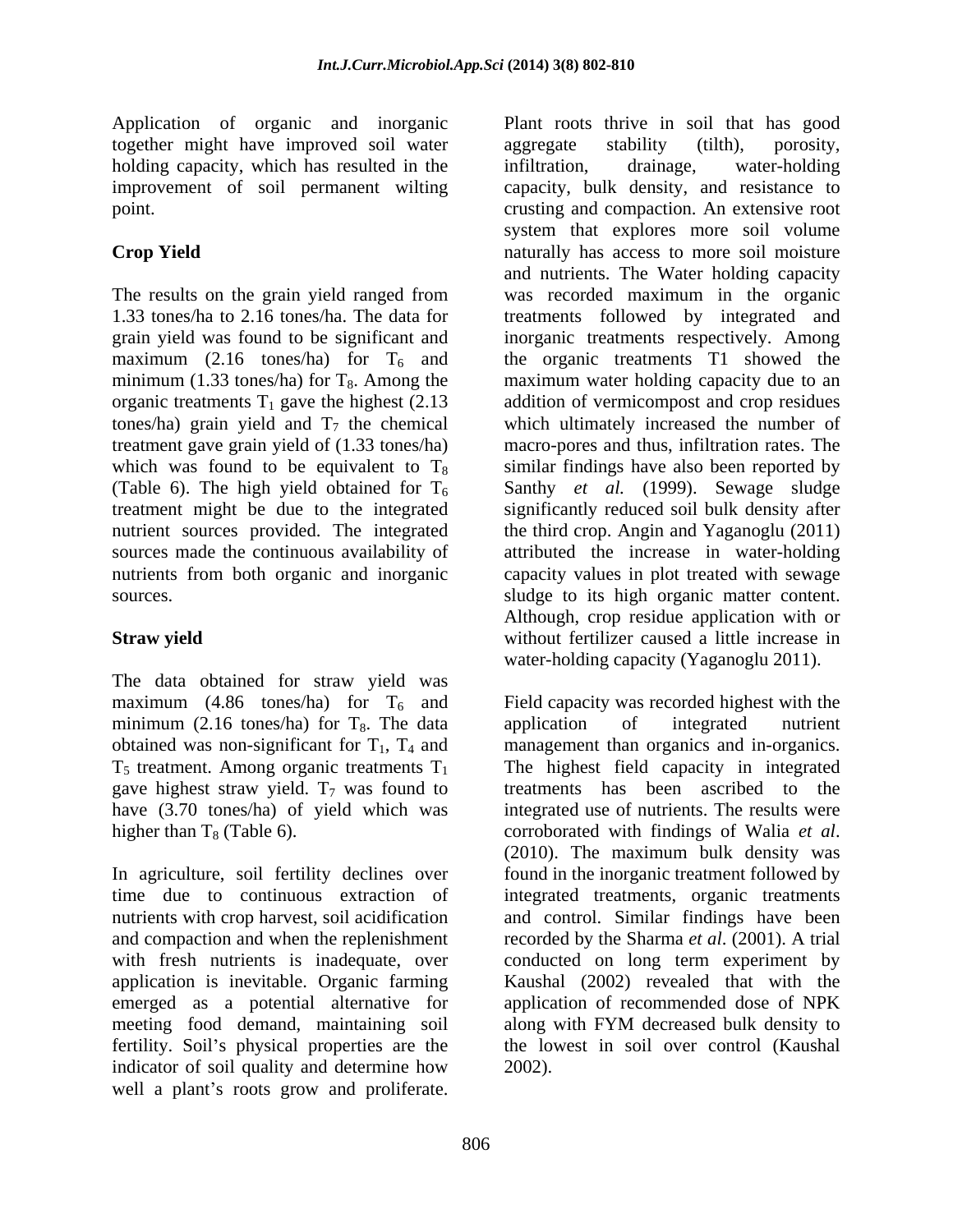## *Int.J.Curr.Microbiol.App.Sci* **(2014) 3(8) 802-810**

| <b>Soil Textural</b>                | $0-15$ cm | 15-30 cm               |
|-------------------------------------|-----------|------------------------|
| <b>Classes</b>                      |           | <b>Silty Clay Loam</b> |
| Sand $(\% )$                        | 28.60     | 32.40                  |
| Silt $(\%)$                         | 50.50     | 41.40                  |
| Clay $(\% )$<br>$\bullet$ $\bullet$ | 20.70     | 25.20                  |

# **Table.1** Particle size distribution

**Figure.1** Rice crop

**Table.2** Effect of different treatments on bulk density

| <b>Bulk Density</b><br>mg/cm3 |          | <b>Before Sowing</b><br>Depth(cm) |          | <b>After Harvesting</b><br>Depth(cm) |
|-------------------------------|----------|-----------------------------------|----------|--------------------------------------|
| <b>Treatments</b>             | $0 - 15$ | 15-30                             | $0 - 15$ | $15 - 30$                            |
| T <sub>1</sub>                | 1.21     | 1.31                              | $1.31*$  | 1.41                                 |
| <b>TM</b><br>$\mathbf{L}$     | $1.23*$  | 1.36                              | $1.33*$  | 1.45                                 |
|                               | $1.26*$  | 1.34                              | $1.36*$  | 1.44                                 |
| <b>CONTRACTOR</b><br>14       | $1.29*$  | 1.33                              | $1.39*$  | 1.43                                 |
| <b>T5</b>                     | $1.26*$  | 1.36                              | $1.36*$  | 1.43                                 |
| <b>T6</b>                     | $1.28*$  | 1.36                              | $1.38*$  | 1.45                                 |
| <b>CONTINUE</b>               | 1.33     | 1.36                              | 1.43     | 1.46                                 |
| T <sub>8</sub>                | 1.19     | 1.35                              | 1.29     | 1.44                                 |
| $CD Value(P=0.05)$            | 0.09     | $0.07$ (NS)                       | 0.12     | $0.08$ (NS)                          |

\* The mean is non significant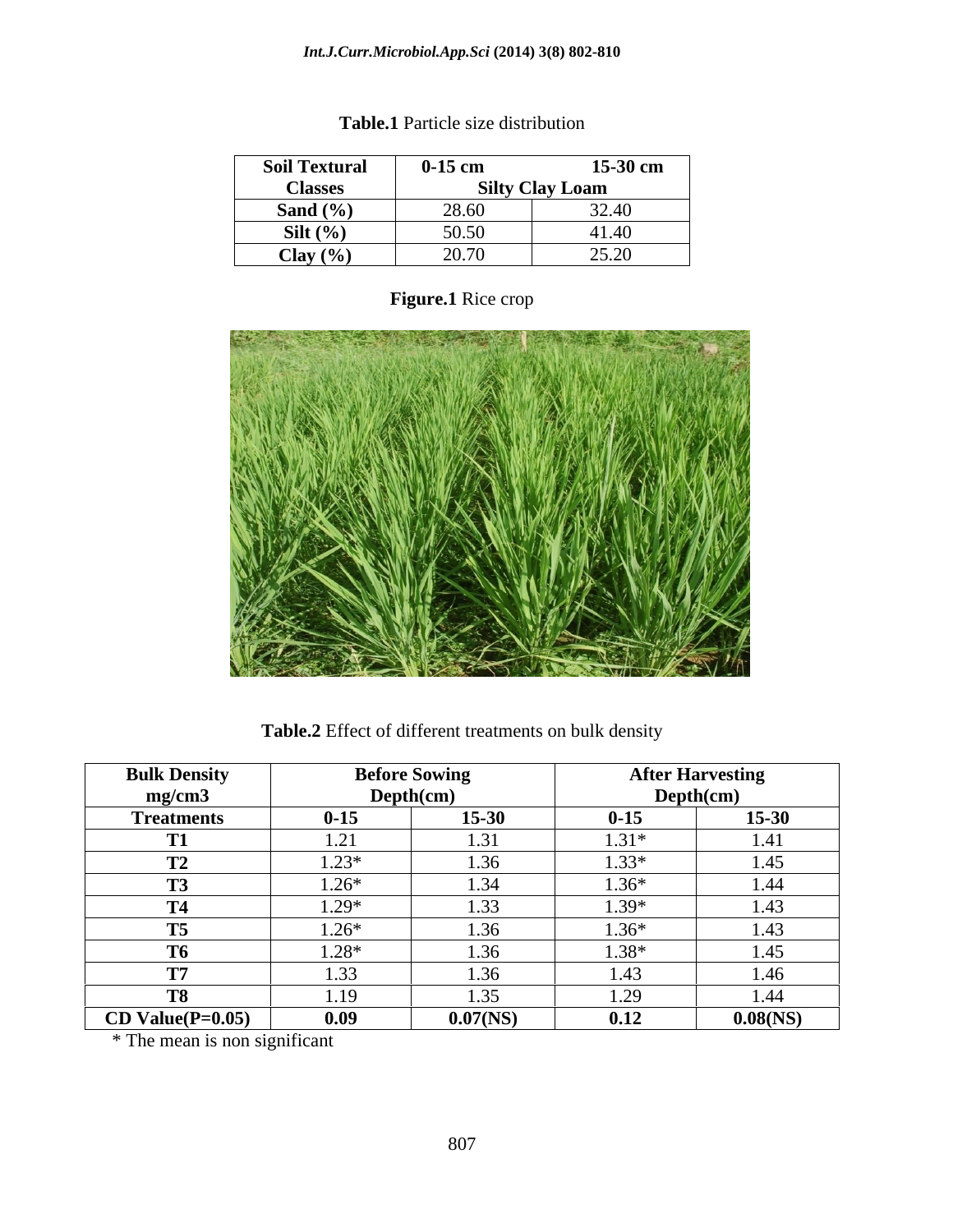| <b>Field</b>       |            | <b>Before Sowing</b> |          | <b>After Harvesting</b> |
|--------------------|------------|----------------------|----------|-------------------------|
| Capacity (%)       | Depth (cm) |                      |          | Depth (cm)              |
| <b>Treatments</b>  | $0 - 15$   | $15 - 30$            | $0 - 15$ | 15-30                   |
|                    | 26.27*     | 28.85*               | $27.17*$ | 28.34*                  |
| ▪                  | 25.51      | 27.48*               | 26.66*   | 28.13*                  |
|                    | 27.45*     | 29.29*               | 28.40*   | $30.24*$                |
|                    | $26.21*$   | 28.66*               | 27.38*   | $28.61*$                |
| .<br>15            | 28.32      | 29.43                | 29.18    | 30.27                   |
| m.<br>10           | 27.40*     | 28.31*               | 28.20*   | $30.08*$                |
|                    | 24.82      | 26.57                | 25.81    | 27.30                   |
|                    | 22.54      | 24.59                | 23.54    | 25.16                   |
| $CD Value(P=0.05)$ | 2.86       | 2.34                 | 2.67     | 2.35                    |

**Table.3** Effect of different treatments on field capacity

\* The mean is non significant

**Table.4** Effect of different treatments on water holding capacity

| <b>Water Holding</b>     |            | <b>Before Sowing</b> |          | <b>After Harvesting</b> |
|--------------------------|------------|----------------------|----------|-------------------------|
| Capacity $(\% )$         | Depth (cm) |                      |          | Depth (cm)              |
| <b>Treatments</b>        | $0 - 15$   | $15 - 30$            | $0 - 15$ | 15-30                   |
| .                        | 58.28      | 59.21                | 59.43    | 60.30                   |
| <b>TM</b><br>$\perp$     | 57.19*     | 58.25*               | 59.3*    | 59.53*                  |
| T <sub>2</sub><br>1.J    | 56.85*     | 57.43*               | 57.36*   | 58.29*                  |
| <b>T4</b>                | 54.16      | 56.44                | 57.53*   | 58.10                   |
| T <sub>5</sub>           | 54.72      | 57.56*               | 56.52    | 58.62*                  |
| <b>T6</b>                | 57.53*     | 59.37*               | $59.21*$ | 59.58*                  |
| <b>TD5</b>               | 56.32*     | 58.33*               | 56.46    | 57.60                   |
| T <sub>8</sub>           | 53.30      | 54.70                | 56.60    | 57.60                   |
| $\vert$ CD Value(P=0.05) | 2.45       | 2.63                 | 2.35     | 2.12                    |

\* The mean is non significant

**Table.5** Effect of different treatments on permanent wilting point

| <b>Permanent Wilting</b> |          | <b>Before Sowing</b> |          | <b>After Harvesting</b> |
|--------------------------|----------|----------------------|----------|-------------------------|
| Point $(\% )$            |          | Depth (cm)           |          | Depth (cm)              |
| <b>Treatments</b>        | $0 - 15$ | 15-30                | $0 - 15$ | $15 - 30$               |
| m                        | 15.83    | 16.71                | 16.59    | 17.52                   |
| <b>TIM</b><br>▪          | 14.38    | 16.55                | 15.42    | 17.48                   |
| <b>TM</b><br>19          | 16.69    | 17.36                | 17.42    | 19.47                   |
| m                        | 15.33    | 17.25                | 16.36    | 18.34                   |
| <b>T5</b>                | 16.77    | 18.42                | 18.77    | 20.51                   |
| <b>T6</b>                | 16.32    | 18.12                | 17.73    | 20.44                   |
| <b>THE</b>               | 15.69    | 17.45                | 16.63    | 18.38                   |
| <b>T8</b>                | 14.22    | 16.33                | 15.63    | 17.50                   |
| $CD Value(P=0.05)$       | 2.87     | 2.68                 | 2.66     | 2.22                    |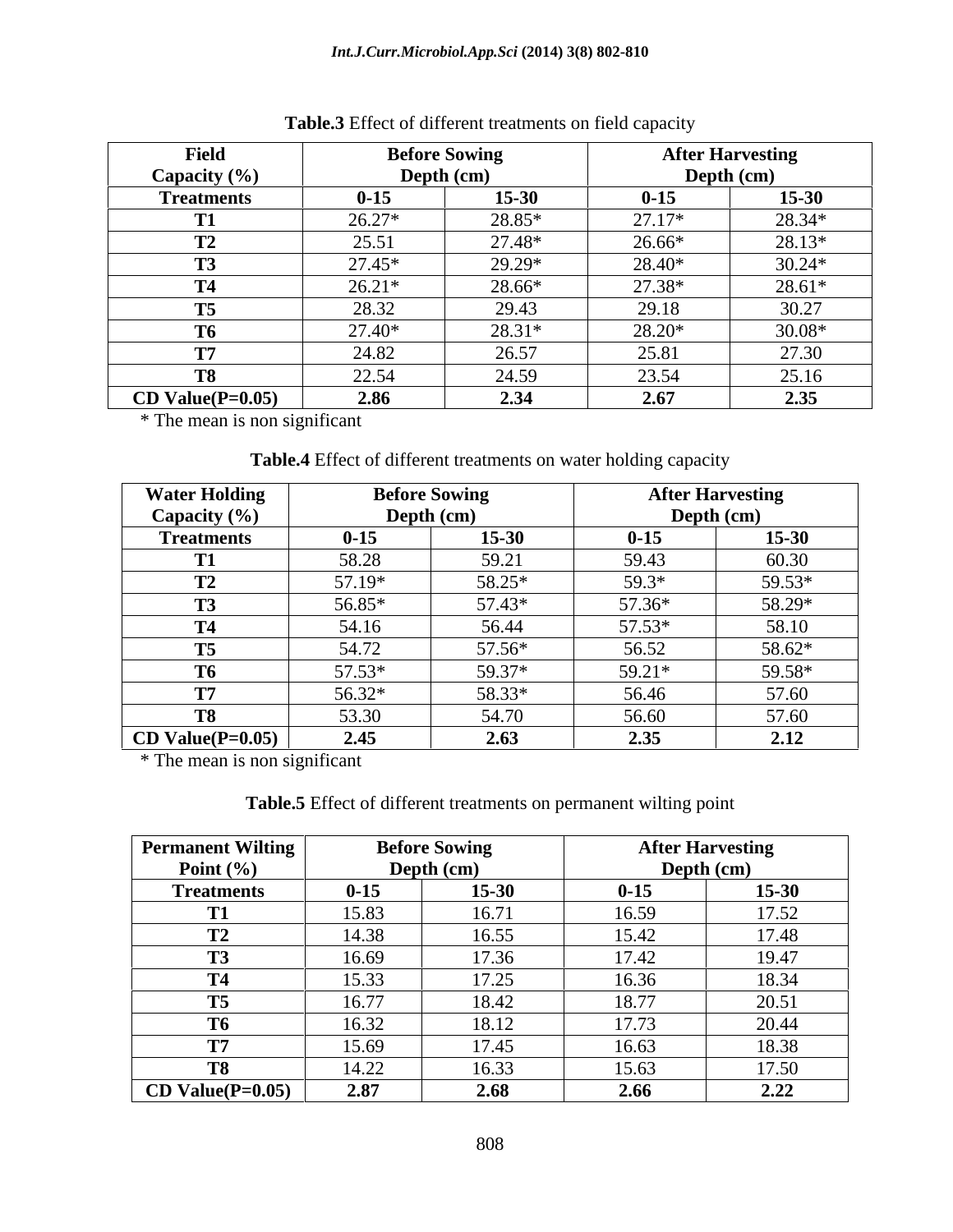|                   | Yield                        |                               |
|-------------------|------------------------------|-------------------------------|
| <b>Treatments</b> | <b>Grain Yield(tones/ha)</b> | <b>Straw Yield (tones/ha)</b> |
| T1                | $2.13*$                      | $4.33*$                       |
| <b>TM</b><br>▪    | 1.73                         | 2.33                          |
| T <sup>2</sup>    | 1.40                         | 3.43                          |
| <b>T4</b>         | 1.80                         | $4.56*$                       |
| <b>T5</b>         | $2.10*$                      | $4.76*$                       |
| <b>T6</b>         | 2.16                         | 4.86                          |
| <b>CONTINUE</b>   | 1.33                         | 3.70                          |
| T <sub>8</sub>    | 1.33                         | 2.16                          |

**Table.6** Effect of different treatments on yield

\* The mean is non significant

Similarly, Bhattacharya *et al.* (2004) studied the dynamics of soil characteristics in an ongoing long term fertility Abbasi, M.K., Mushtaq, A., Tahir, M.M. experiment at Uttaranchal and reported minimum bulk density with the application of NPK and FYM treatment (Bhattacharya *et al.* 2004). Permanent wilting point was recorded maximum in integrated nutrient management due to higher values of water<br>holding canacity and organic matter. The  $8(10)$  pp 2184–2194. holding capacity and organic matter. The use of organic inputs such as crop residues and manures has great potential for improving soil productivity and crop yield through improvement of the soil physical properties and nutrient supply (Abbasi *et* <sup>clay</sup> solid *al*. 2009). Crop yield was found to be  $\frac{235-259}{8}$ . P., Chakkabarti, K., maximum in integrated treatments and the organic treatments were non  $2004$  I aboratory incubation studies to significantally lower than the integrated treatments. Kundu *et al*., (1994) reported the effect of crop waste on production in a rice-wheat crop sequence under rain-fed carbon, glucose induces soil conditions on sandy loam soils of West Bengal and recorded the highest paddy grain yields in the treatment receiving crop waste at 3 t/ha coupled with either 25% or Soil Science 49(1) pp 98-104. 50% of the recommended dose of mineral Ekwue, E.I. 1992. Effect of organic and fertilizer than he treatment receiving organic crop waste alone. Organically managed soils provide a more stable soil structure than conventionally managed soils. **Exercise Solution** effects of chemical fertilizers and

## **References**

- 2009. Cumulative effects of white clover residues on the changes in soil properties, nutrient uptake, growth and yield of maize crop in the sub-humid hilly region of Azad Jammu and Kashmir, Pakistan. Afr J Biotechnol 8(10) pp 2184–2194.
- Aggelides, S.M., and Londra, P.A. 2000. Effect of compost produced from town wastes and sewage sludge on the physical properties of a loamy and a clay soil. Bioresour Technol. 71pp 253 259.
- Bhattacharya, P., Chakkabarti, K., Chakkabarti, A., and Bhattacharya, B. 2004. Laboratory incubation studies to observe the effect of municipal solid waste compost addition (Organic matter) (@0 and 20t/ha) on microbial carbon, glucose induces soil respiration, urease and phosphatase activities of three soils of West Bengal. *Journal of Indian Society of Soil Science* 49(1) pp 98-104.
- fertilizer treatments on soil physical properties and erodibilities. Soil Tillage Research.22 (3-4) pp. 199-209.
- Kaushal, V. 2002. Studies on long-term